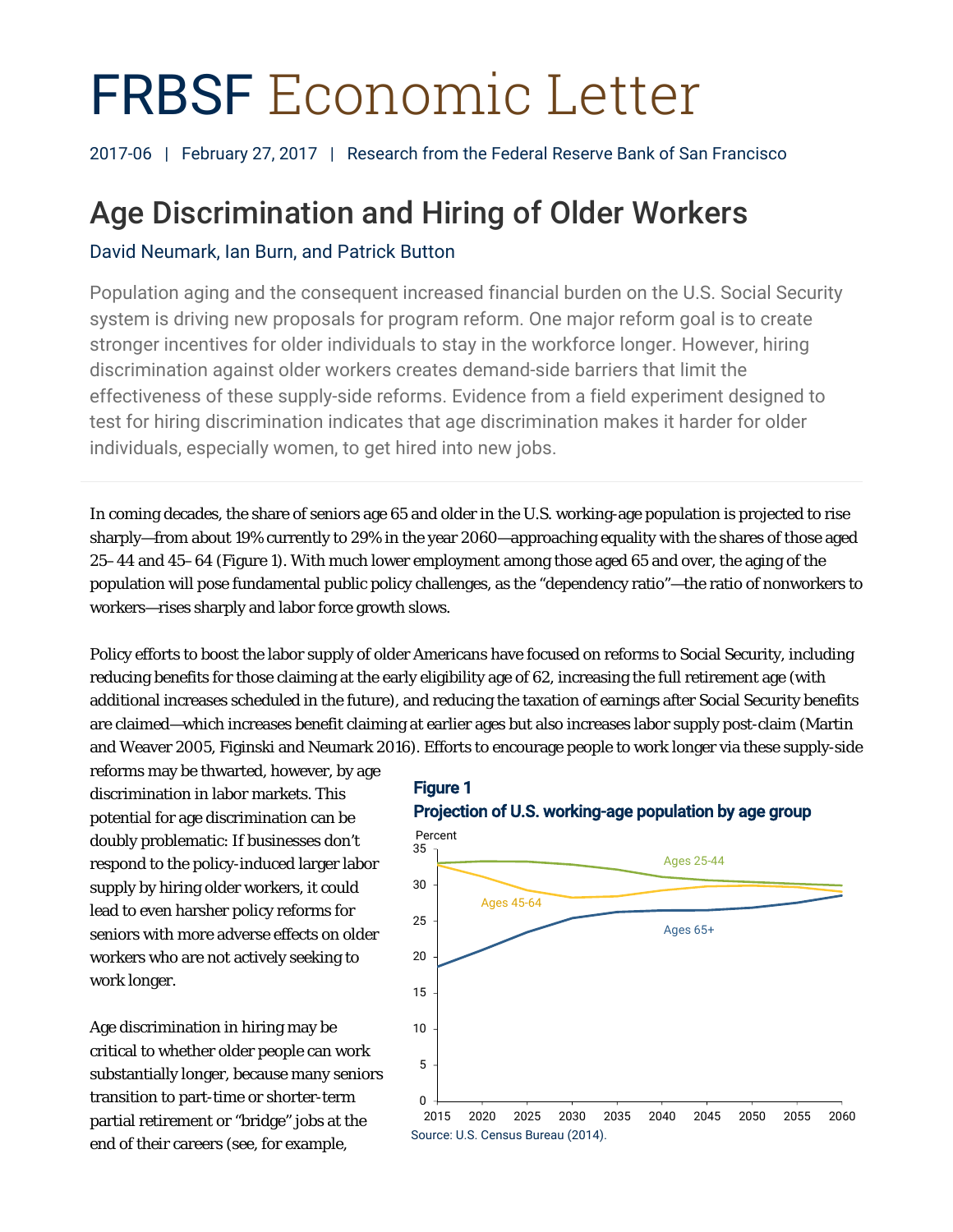#### **FRBSF Economic Letter 2017-06** February 27, 2017

Johnson, Kawachi, and Lewis 2009). Moreover, current policies to combat age discrimination, which rely in large part on private litigation for enforcement, may be ineffective at reducing or eliminating age discrimination in hiring. In particular, the potential rewards to plaintiffs' attorneys may be too low to encourage sufficient enforcement, because it is difficult to file a class action lawsuit, and economic damages from discrimination in hiring may be small.

In this *Economic Letter*, we report on new evidence from a field experiment testing for discrimination in hiring against older workers near retirement age. The evidence points to such discrimination, particularly against older women. These findings suggest that demand-side policies to reduce discrimination in hiring could also be helpful in boosting older workers' employment to meet the challenges of population aging.

# Studying age discrimination

In general, economists find it challenging to establish evidence of labor market discrimination. A working definition of discrimination is when equally productive people are treated differently in the labor market—in this case, with respect to getting hired—simply because of their group membership, whether based on age, race, sex, etc. Whether such discrimination is based on outright dislike or stereotyping about group characteristics, it is illegal under U.S. civil rights laws. When we simply see different outcomes for groups in observational data, however, it can be hard to determine whether the difference arises solely because of group membership—which constitutes discrimination—or because of other differences between the groups. For example, in the context of age discrimination, one might posit that longer durations of unemployment for older workers arise not because of hiring discrimination, but because older workers are less willing to accept certain kinds of jobs, such as jobs with lower wages or greater physical demands.

To address these measurement challenges, social scientists have developed tests for hiring discrimination based on "audit" or "correspondence" studies. These studies are designed to mimic controlled experiments by creating artificial job applicants who have identical job-related background characteristics other than race, ethnicity, or gender. Hence, when they apply for the same real-world jobs, differences in hiring outcomes are plausibly attributable to discrimination. Audit studies use actual applicants coached to act alike and measure job offers as the outcome. Correspondence studies create applicant profiles (on paper or electronically) and measure callbacks for job interviews, which past research indicates are predictive of differences in hiring rates. Correspondence studies are now used far more commonly, because they can collect larger samples of job applications and outcomes, especially using the Internet; because they avoid "experimenter effects" that can influence the behavior of the actual applicants used in audit studies (Heckman and Siegelman 1993); and because they impose less burden on real-world employers. These methods have been used to study discrimination in hiring based on race, gender, ethnicity, age, and even—in the context of recovery from the Great Recession—length of prior unemployment spells.

# Field experiment evidence on age discrimination

To garner evidence on the importance of age discrimination in hiring, in particular at ages near retirement where policymakers are trying to strengthen incentives to work longer, we carefully designed a correspondence study to overcome potential biases in past studies on age discrimination (Neumark, Burn, and Button 2016). We created realistic but fictitious resumes for young (aged 29–31), middle-aged (aged 49–51), and older (aged 64– 66) job applicants. Then we submitted these resumes to ads for job categories that employ large numbers of fairly low-skilled workers of all ages, and that do at least some hiring of both older and younger workers. The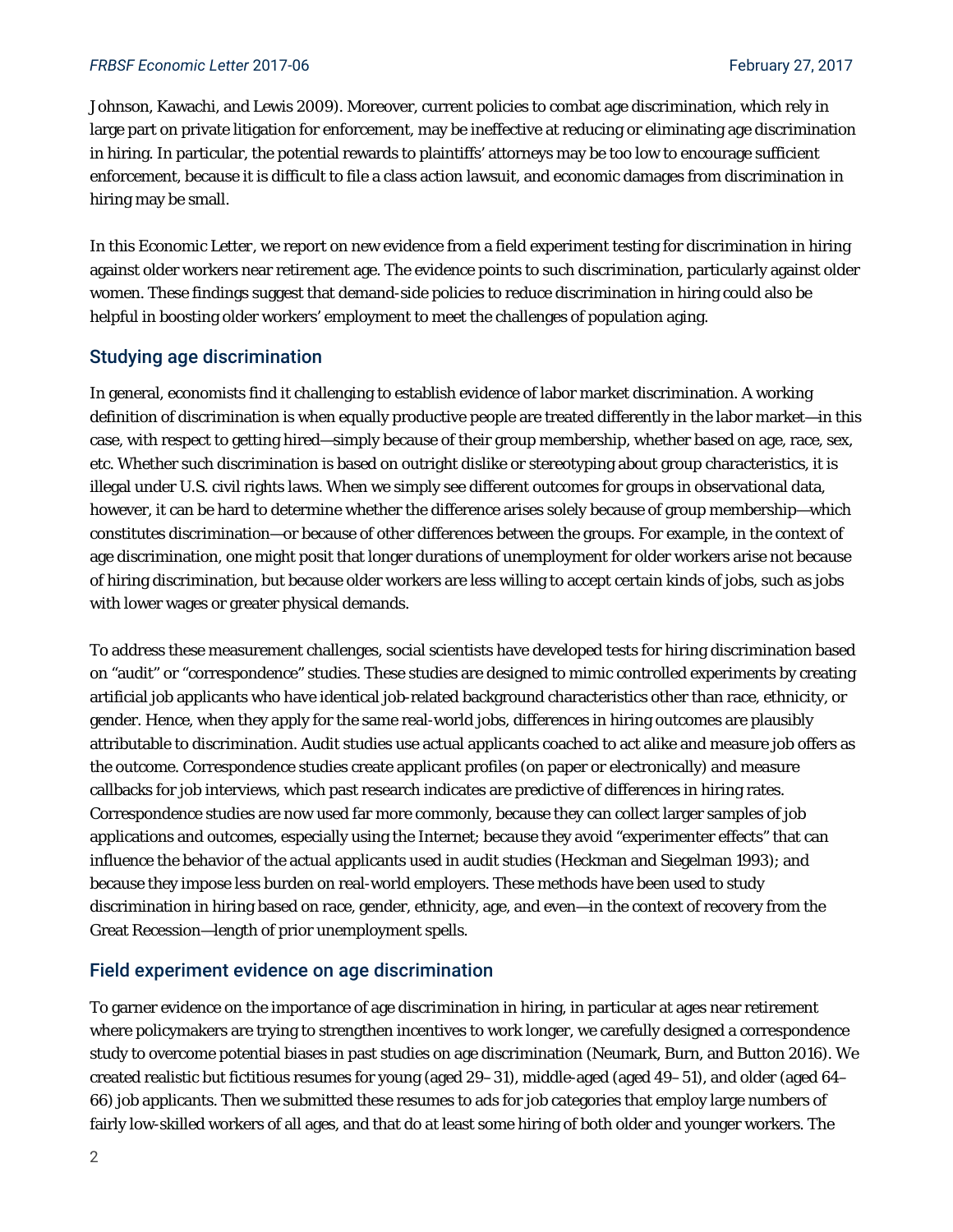#### *FRBSF Economic Letter* 2017-06 February 27, 2017

jobs included administrative assistants and secretaries (to which we sent female applicants), janitors and security guards (male applicants), and retail sales (both genders). Note that the experiment covers fairly lowskilled jobs. That is because labor economists using audit and correspondence study methods believe that realistic responses to fictitious job applicants are less likely in more high-skilled labor markets where employers are more likely to be familiar with job applicants.

We specifically crafted variations on resumes that older workers actually present, including one that showed the common path of moving to a lower-skill job later in life (think, somewhat stereotypically, of store greeters at Walmart).

We leveraged technology to conduct our study on a massive scale. In the end, we sent triplets of otherwise identical young, middle-aged, and older fictitious applications to over 13,000 positions in 12 cities spread across 11 states, totaling more than 40,000 applicants—by far the largest scale audit or correspondence study to date.

Overall, across all five sets of job applications, the callback rate was higher for younger applicants and lower for older applicants, consistent with age discrimination in hiring. However, there are some important differences. The first two sets of bars in Figure 2 show the callback rates for female job applicants, first to administrative jobs and then to sales jobs. In both cases, there is a distinct pattern of callback rates being highest for the young applicants, lower for the middle-aged applicants, and lowest for the old applicants. Relative to the young applicants, older female applicants for administrative jobs had a 47% lower callback rate, 7.6% versus 14.4%. In sales, the difference was a bit smaller with a 36% lower callback rate—18.4% versus 28.7%. As well as being large, these gaps are also highly statistically significant.

For male job applicants—in sales, security, and janitor jobs—there is also a lower callback rate for older men in general. But in this case the age pattern is not as consistent or pronounced, and in some cases the estimated differences between the young and old groups are not statistically significant. For sales jobs, which we can directly compare with women's results, the difference in callback rates between old and young applicants shows a slightly smaller but still statistically significant 30% drop, 14.70% versus 20.89%.

Overall, the results in Figure 2 indicate that women face worse age discrimination than men. In retail sales, where we could directly compare results for both genders, we found a sharper drop-off in callback rates with age for women than for men. And for the solely male applicants to janitor and security jobs, the pattern of lower callback rates for older applicants was less clear than for the older versus younger solely female applicants to administrative or retail jobs.

Our study contains a number of other analyses, but they coalesce around the same three messages. First, there is

# Figure 2 Comparison of job applicant callback rates by age



Source: Authors' calculations, Neumark et al. (2016). Admin (women) Sales (women) Sales (men) Security (men) Janitors (men)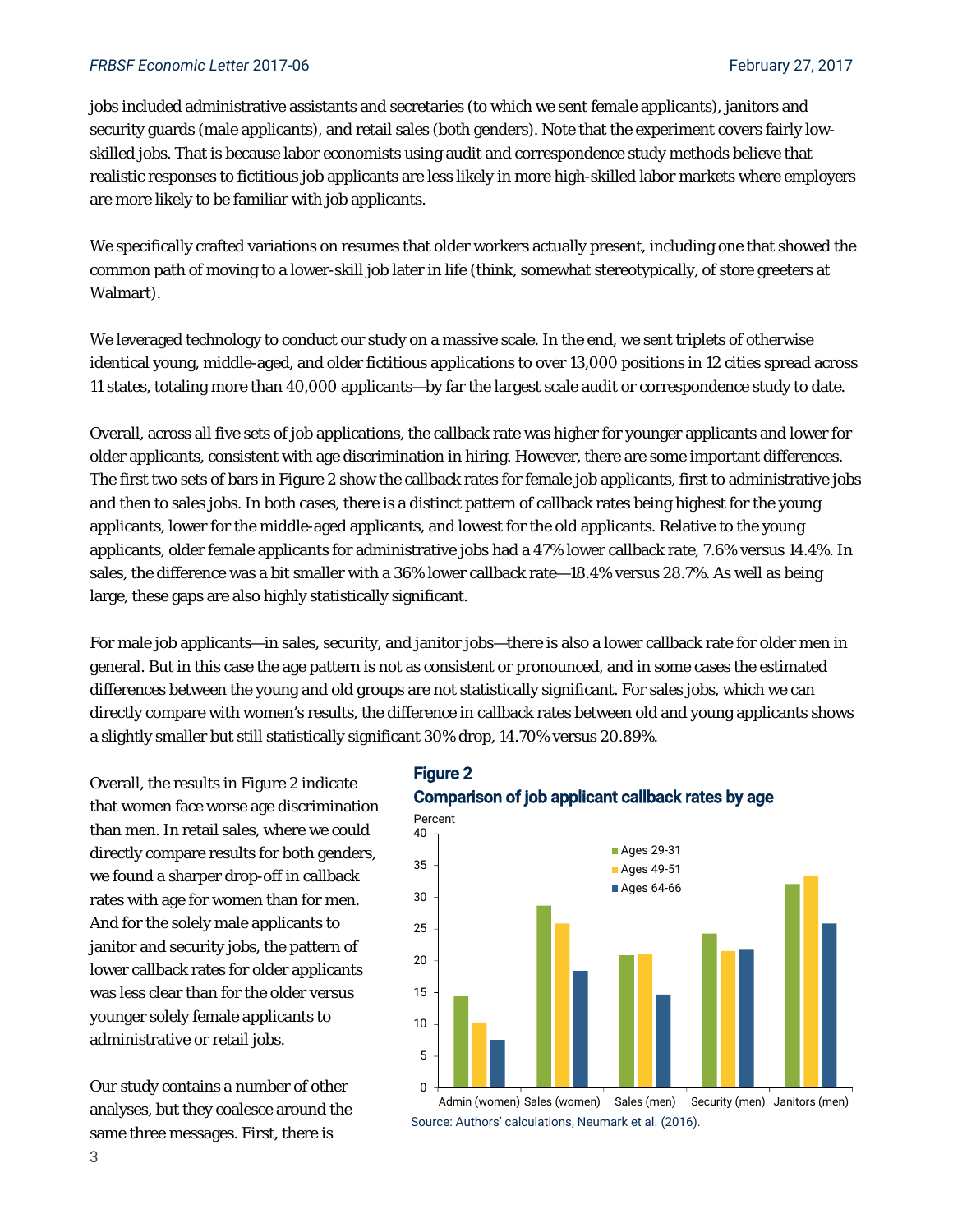#### **FRBSF Economic Letter 2017-06** February 27, 2017

evidence of age discrimination in hiring, for both women and men. Second, while both middle-aged and older applicants experience discrimination relative to younger applicants, older applicants—those near the age of retirement—experience more age discrimination. And third, women experience more age discrimination than men do. We do not have evidence on why age discrimination may be worse for older women, but it could be because applicant appearance matters in our sample of low-skilled jobs, and the effects of aging on physical appearance are evaluated more harshly for women than for men (Deutsch, Zalenski, and Clark 1986).

### **Conclusions**

Our field experiment provides compelling evidence that older workers experience age discrimination in hiring in the lower-skilled types of jobs the experiment covers. This evidence implies that there are demand-side barriers to significantly extending work lives. Reducing these barriers would likely directly help boost employment of older workers to meet the challenges of population aging. Furthermore, there is evidence that reducing age discrimination can increase the impact of supply-side reforms intended to induce higher labor supply among older workers (Neumark and Song 2013).

The evidence that older women experience more age discrimination than older men provides an additional argument for combining policies that reduce demand-side barriers to hiring with supply-side reforms to encourage people to work longer. Supply-side reforms typically operate in part by reducing retirement benefits at younger ages. Already many women outlive their husbands and end up quite poor (Gornick et al. 2009). If age discrimination is particularly severe for older women, then using supply-side policies alone to induce later retirement may mainly reduce older women's retirement benefits without doing much to increase their employment.

*David Neumark is Chancellor's Professor of economics and Director of the Economic Self-Sufficiency Policy Research Institute (ESSPRI) at the University of California, Irvine, and a visiting scholar at the Federal Reserve Bank of San Francisco.* 

*Ian Burn is a doctoral student in economics at the University of California, Irvine. Patrick Button is an assistant professor of economics at Tulane University.* 

#### References

- Deutsch, Francine M., Carla M. Zalenski, and Mary E. Clark. 1986. "Is There a Double Standard of Aging?" *Journal of Applied Social Psychology* 16, pp. 771–785.
- Figinski, Theodore, and David Neumark. 2016. "Does Eliminating the Earnings Test Increase the Incidence of Low Income Among Older Women?" *Research on Aging* (available online).
- Gornick, Janet C., Teresa Munzi, Eva Sierminska, and Timothy M. Smeeding. 2009. "Income, Assets, and Poverty: Older Women in Comparative Perspective." *Journal of Women, Politics & Policy* 30, pp. 272–300.
- Heckman, James, and Peter Siegelman. 1993. "The Urban Institute Audit Studies: Their Methods and Findings." In *Clear and Convincing Evidence: Measurement of Discrimination in America*, eds. Fix and Struyk. Washington, DC: The Urban Institute Press, pp. 187–258.
- Johnson, Richard W., Janette Kawachi, and Eric K. Lewis. 2009. *Older Workers on the Move: Recareering in Later Life*. Washington, DC: AARP Public Policy Institute.
- Martin, Patricia P., and David A. Weaver. 2005. "Social Security: A Program and Policy History." *Social Security Bulletin* 66, pp. 1–15. https://www.ssa.gov/policy/docs/ssb/v66n1/v66n1p1.html
- Neumark, David, Ian Burn, and Patrick Button. 2016. "Is It Harder for Older Workers to Find Jobs? New and Improved Evidence from a Field Experiment." NBER Working Paper 21669.